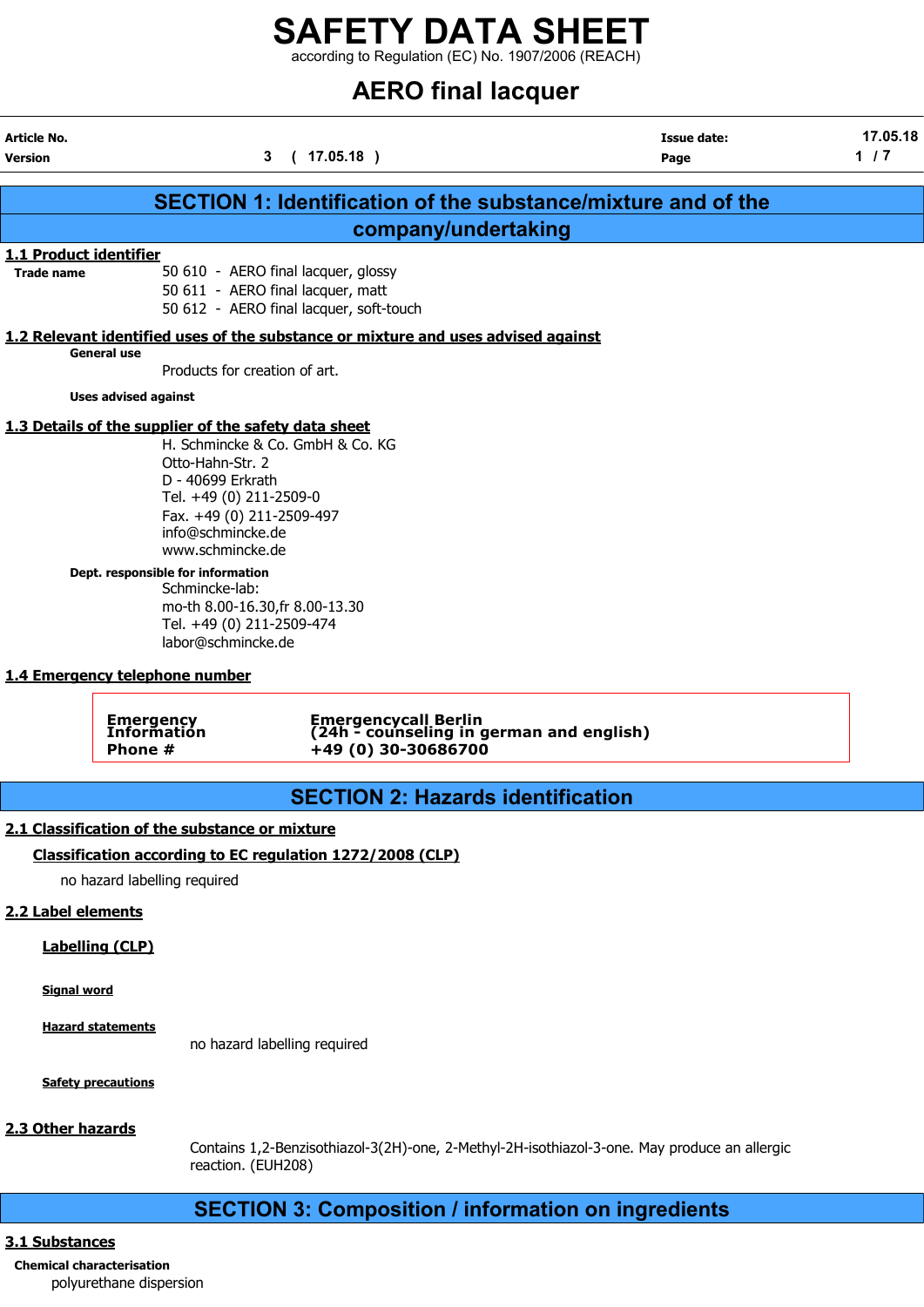according to Regulation (EC) No. 1907/2006 (REACH)

# AERO final lacquer

| Article No. |          | <b>Issue date:</b> | 17.05.18 |
|-------------|----------|--------------------|----------|
| Version     | 17.05.18 | Page               | ◠        |

polyacrylate dispersion water CAS-Number

EINECS / ELINCS / NLP EU index number Customs tariff number REACH registration No. RTECS-no. Hazchem-Code CI-Number

### 3.2 Mixtures

Additional information

### SECTION 4: First aid measures

### 4.1 Description of first aid measures

### General information

### In case of inhalation

Seek medical attention if problems persist.

### In case of skin contact

Thoroughly wash skin with soap and water. In case of skin irritation, consult a physician.

### After eye contact

Immediately flush eyes with plenty of flowing water for 10 to 15 minutes holding eyelids apart. Seek medical attention if irritation persists.

### After swallowing

If you feel unwell, seek medical advice.

### 4.2 Most important symptoms and effects, both acute and delayed

### 4.3 Indication of any immediate medical attention and special treatment needed

## SECTION 5: Firefighting measures

### 5.1 Extinguishing media

### Suitable extinguishing media

Product is non-combustible. Extinguishing materials should therefore be selected according to surroundings.

Extinguishing media which must not be used for safety reasons

### 5.2 Special hazards arising from the substance or mixture

In case of fire may be liberated: Carbon monoxide and carbon dioxide

### 5.3 Advice for firefighters

### Special protective equipment for firefighters

Additional information

### SECTION 6: Accidental release measures

### 6.1 Personal precautions, protective equipment and emergency procedures

Avoid contact with the substance.

### 6.2 environmental precautions

Discharge into the environment must be avoided.

### 6.3 Methods and material for containment and cleaning up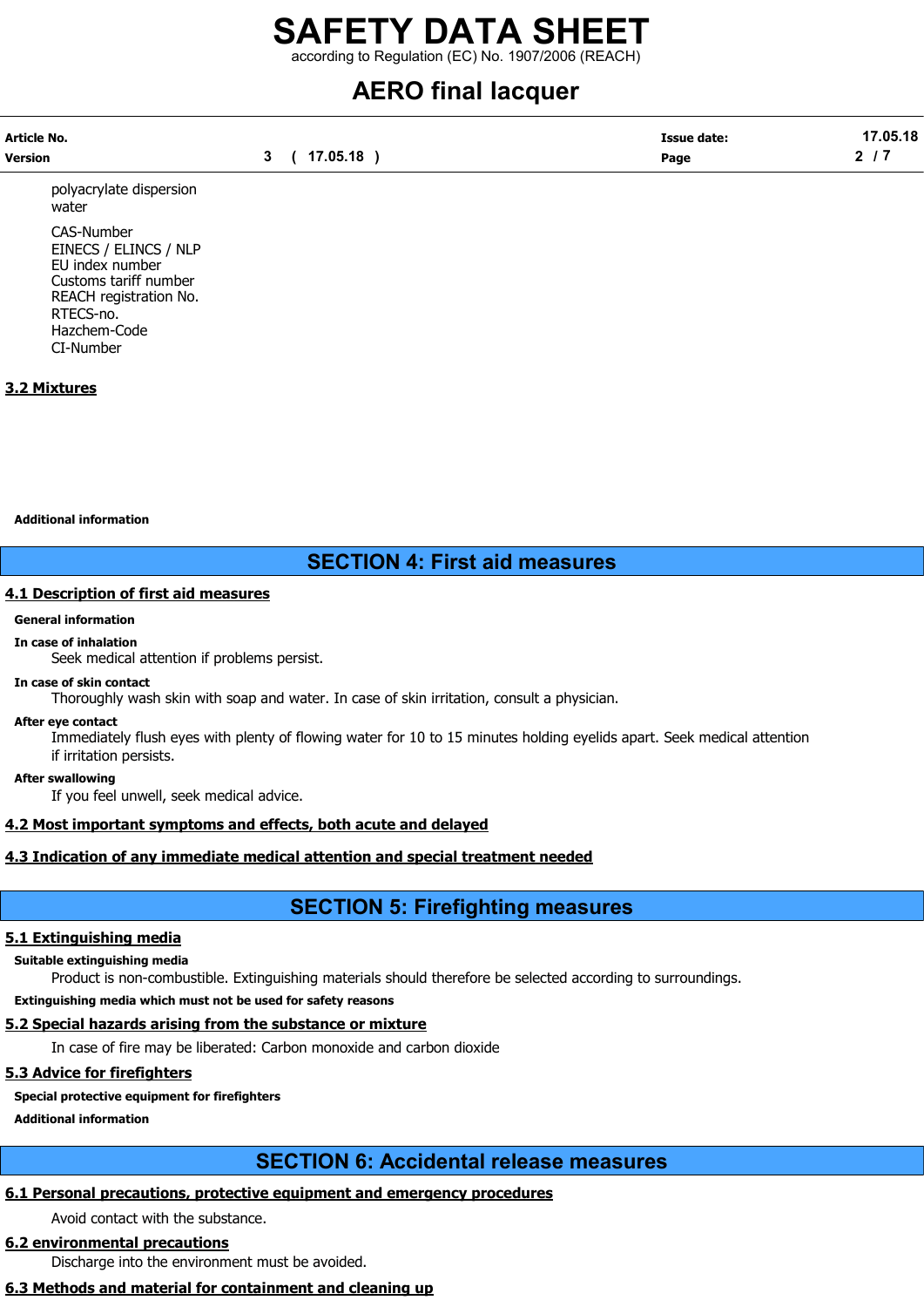according to Regulation (EC) No. 1907/2006 (REACH)

# AERO final lacquer

| Article No. |              | <b>Issue date:</b> | 17.05.18 |
|-------------|--------------|--------------------|----------|
| Version     | 3 ( 17.05.18 | Page               |          |

#### Methods for cleaning up

Absorb with liquid-binding material (e.g. sand, diatomaceous earth, acid- or universal binding agents) and place in closed containers for disposal. refer to section ###

### Additional information

### 6.4 Reference to other sections

## SECTION 7: Handling and storage

### 7.1 Precautions for safe handling

Advices on safe handling Avoid contact with the substance.

Precautions against fire and explosion

### 7.2 Conditions for safe storage, including any incompatibilities

Requirements for storerooms and containers

Keep container tightly closed. Store at temperatures not exceeding 40 °C/105 °F.

Hints on joint storage Storage class Further details

### 7.3 Specific end use(s)

SECTION 8: Exposure controls/personal protection

### 8.1 Control parameters

### 8.2 Exposure controls

### Occupational exposure controls

Respiratory protection

Use appropriate respiratory protection. Particle filter device (DIN EN 143)

Hand protection

Protect skin by using skin protective cream. Avoid contact with skin.

Eye protection

Goggles

Body protection

Wear suitable protective clothing.

General protection and hygiene measures Avoid contact with eyes and skin. Wash hands before breaks and after work.

### SECTION 9: Physical and chemical properties

### 9.1 information on basic physical and chemical properties

| Form                             | liguid        |       |        |
|----------------------------------|---------------|-------|--------|
| Colour                           |               |       |        |
| Odour                            | weak aromatic |       |        |
|                                  |               | min   | max    |
| Initial boiling point and        |               | 95 °C | 105 °C |
| boiling range                    |               |       |        |
| Melting point/freezing point     |               |       |        |
| Flash point/flash point range    |               |       |        |
| <b>Flammability</b>              |               |       |        |
| <b>Ignition temperature</b>      |               |       |        |
| <b>Auto-ignition temperature</b> |               |       |        |
| <b>Explosion limits</b>          |               |       |        |
| <b>Refraction index</b>          |               |       |        |

Partition coefficient: n-octanol/water Danger of explosion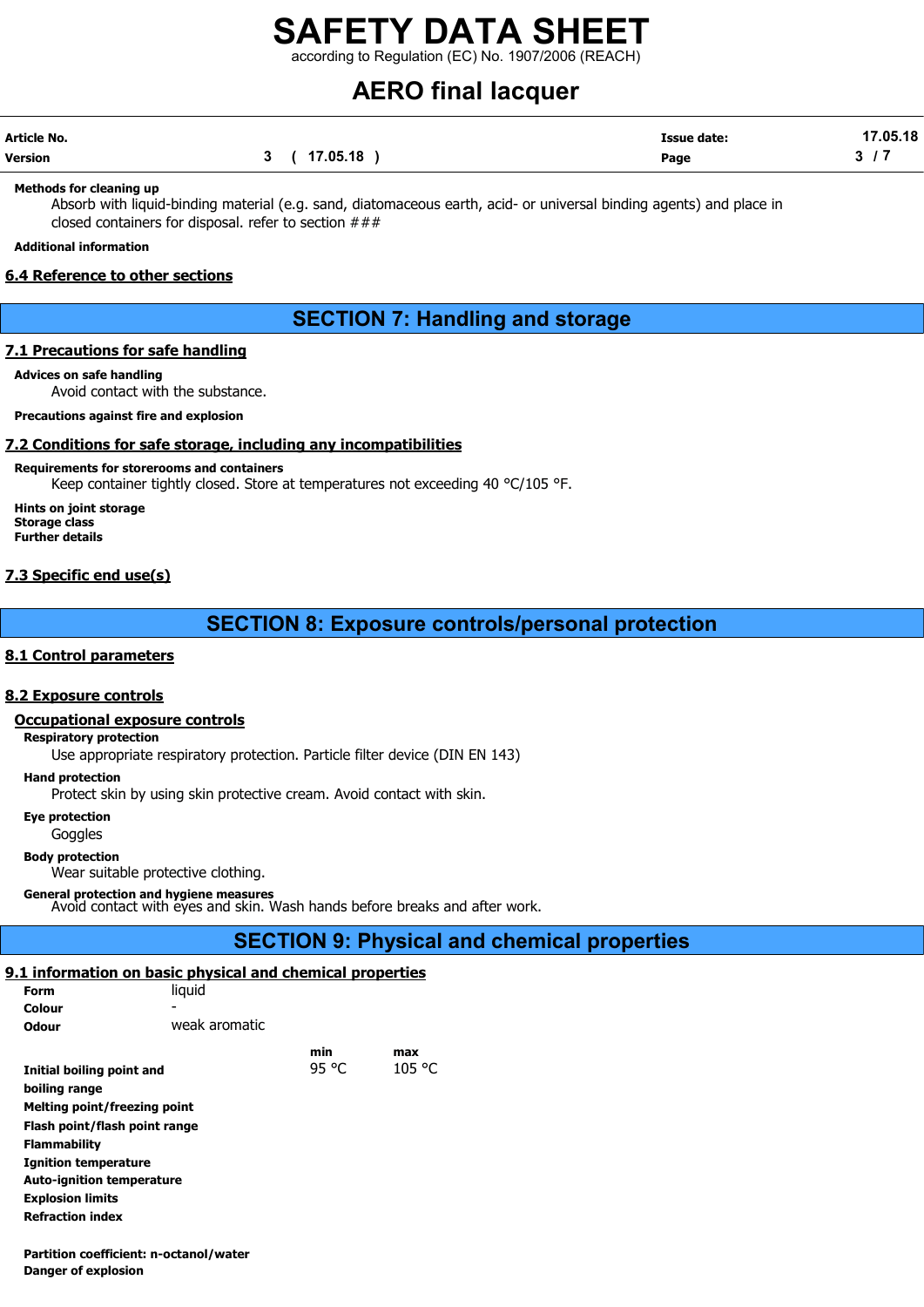according to Regulation (EC) No. 1907/2006 (REACH)

# AERO final lacquer

| Article No.    |          | <b>Issue date:</b> | 17.05.18 |
|----------------|----------|--------------------|----------|
| <b>Version</b> | 17.05.18 | Page               |          |
|                |          |                    |          |

Vapour pressure Density **Density** 1,1 g/ml PH value

Viscosity dynamic of Viscosity dynamic up to

Viscosity kinematic of Viscosity kinematic up to

### 9.2 Other information

SECTION 10: Stability and reactivity

### 10.1 Reactivity

Product is stable under normal storage conditions.

### 10.2 Chemical stability

### 10.3 Possibility of hazardous reactions

### 10.4 Conditions to avoid

Store at temperatures not exceeding 40 °C/105 °F. Keep cool.

### 10.5 Incompatible materials

### 10.6 Hazardous decomposition products

SECTION 11: Toxicological information

### 11.1 Information on toxicological effects

Acute toxicity

The statement is derived from the properties of the single components.

In case of inhalation

No data available

After swallowing

No data available

In case of skin contact

No data available After eye contact

No data available

### Practical experience

General remarks

### Toxicological tests

## SECTION 12: Ecological information

12.1 Toxicity Aquatic toxicity Water Hazard Class 2 WGK catalog number General information Do not allow to enter into ground-water, surface water or drains.

### 12.2 Persistence and degradability

Further details Oxygen demand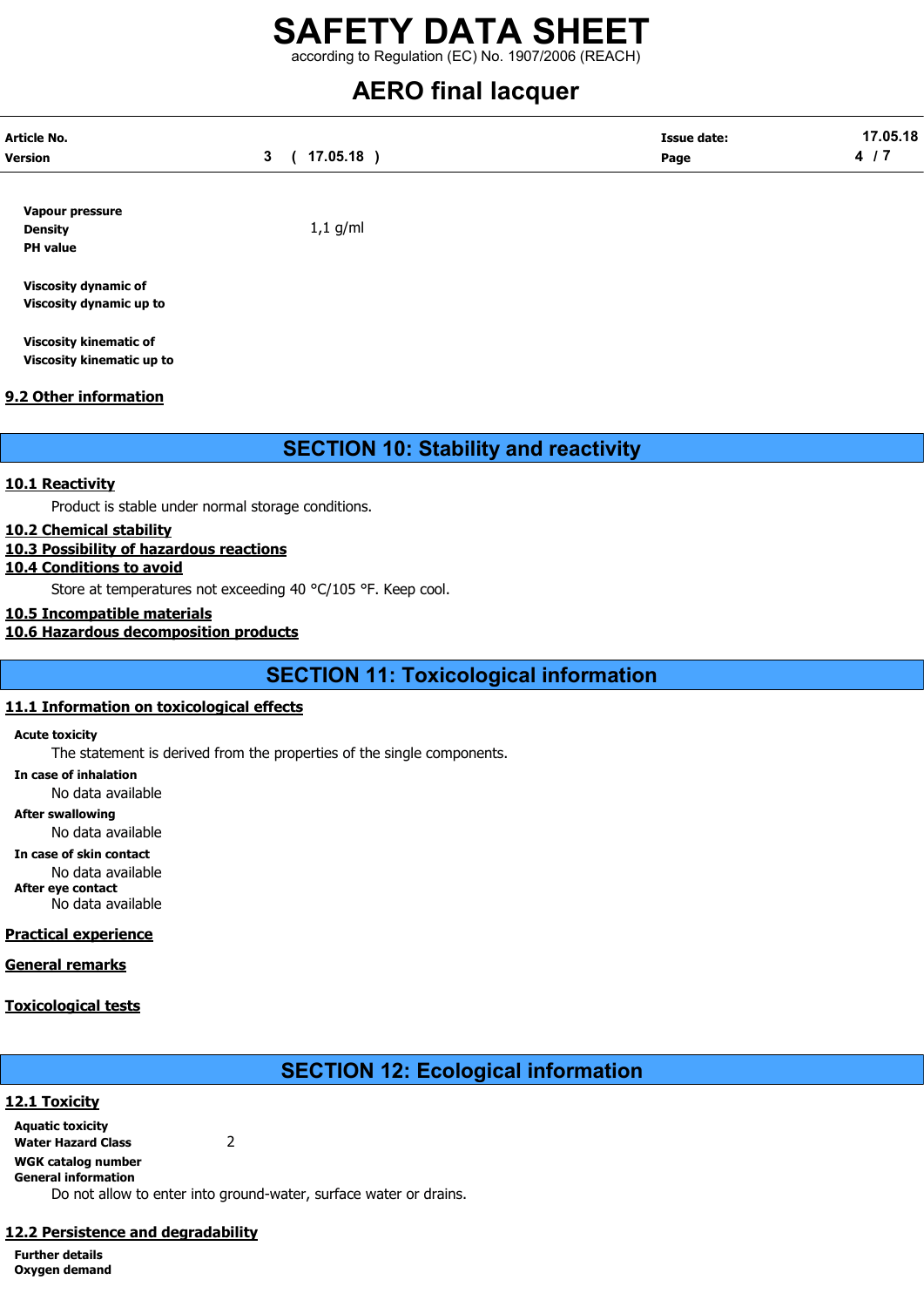according to Regulation (EC) No. 1907/2006 (REACH)

# AERO final lacquer

| Article No. |              | <b>Issue date:</b> | 17.05.18 |
|-------------|--------------|--------------------|----------|
| Version     | 3 ( 17.05.18 | Page               |          |

### 12.3 Bioaccumulative potential

Bioconcentration factor (BCF) Partition coefficient: n-octanol/water

### 12.4 Mobility in soil

No data available

12.5 Results of PBT and vPvB assessment

No data available

### 12.6 Other adverse effects

General information

### Ecotoxicological effects

SECTION 13: Disposal considerations

### 13.1 Waste treatment methods

### **Product**

Waste key number 080 112 waste paint and varnish other than those mentioned in 08 01 11 Recommendation

### Contaminated packaging

### Waste key number

Recommendation Non-contaminated packages may be recycled. Handle contaminated packages in the same way as the substance itself.

### Additional information

### SECTION 14: Transport information

### 14.1 UN number

### 14.2 UN proper shipping name

ADR, ADN No dangerous good in sense of these transport regulations. IMDG, IATA

### 14.3 Transport hazard class(es)

ADR, ADN IMDG IATA

### 14.4 Packing group

### 14.5 Environmental hazards

Marine Pollutant - IMDG

Marine Pollutant - ADN

### 14.6 Special precautions for user

### Land transport

Code: ADR/RID Kemmler-number Hazard label ADR Limited quantities Contaminated packaging: Instructions Contaminated packaging: Special provisions Special provisions for packing together Portable tanks: Instructions Portable tanks: Special provisions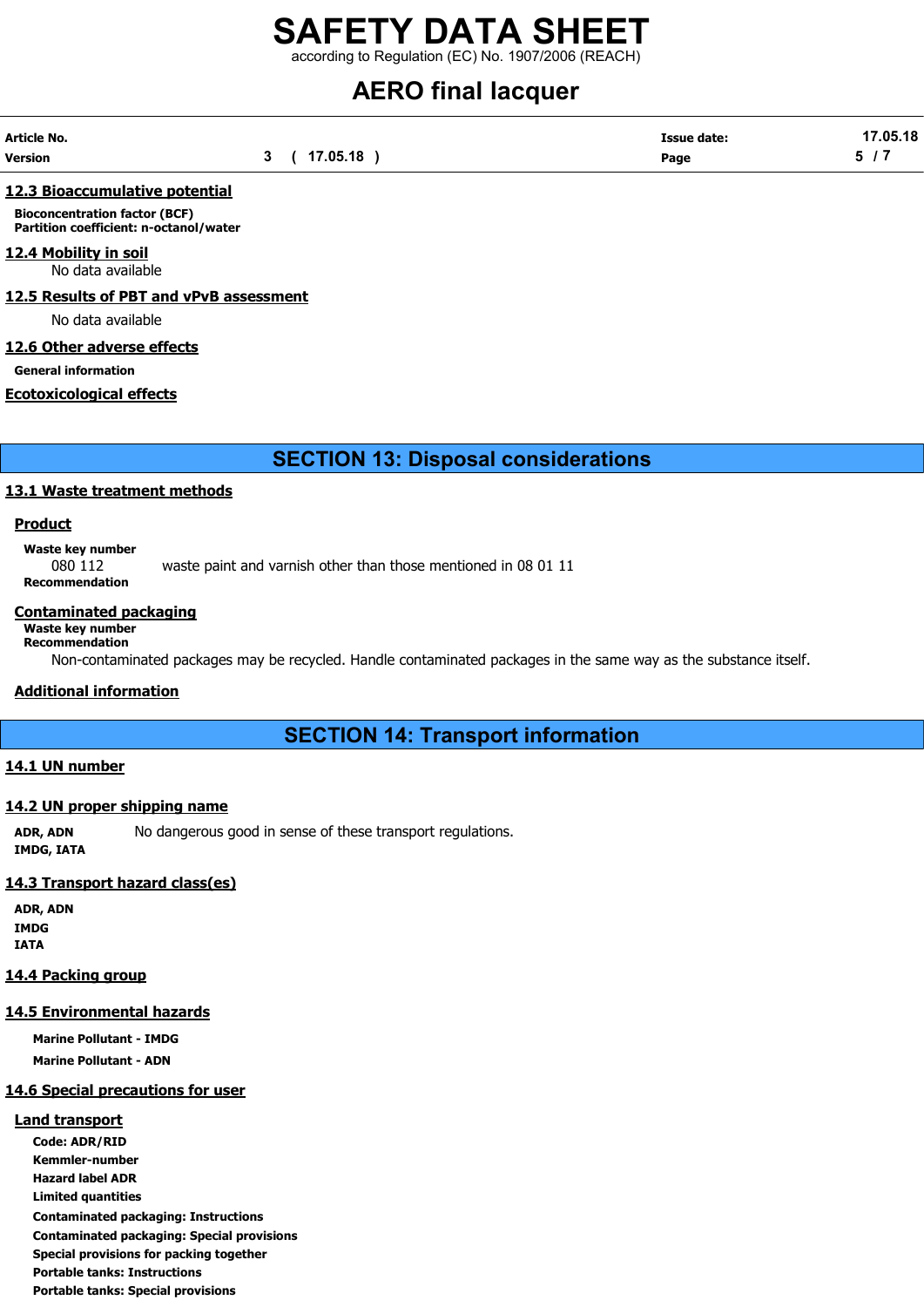according to Regulation (EC) No. 1907/2006 (REACH)

# AERO final lacquer

| Article No. |              | <b>Issue date:</b> | 17.05.18 |
|-------------|--------------|--------------------|----------|
| Version     | 3 ( 17.05.18 | Page               | 6/7      |

Tank coding Tunnel restriction Remarks EQ Special provisions

### Inland waterway craft

Hazard label Limited quantities Transport permitted Equipment necessary Ventilation Remarks EQ Special provisions

### Sea transport

EmS Special provisions Limited quantities Contaminated packaging: Instructions Contaminated packaging: Special provisions IBC: Instructions IBC: Provisions Tank instructions IMO Tank instructions UN Tank instructions Special provisions Stowage and segregation Properties and observations Remarks EQ

### Air transport

Hazard Passenger Passenger LQ **Cargo** ERG Remarks EQ Special Provisioning

### 14.7 Transport in bulk according to Annex II of MARPOL 73/78 and the IBC Code

No data available

## SECTION 15: Regulatory information

### 15.1 Safety, health and environmental regulations/legislation specific for the substance or mixture

### National regulations

### **Europe**

Contents of VOC  $[\%]$  0 % Contents of VOC [g/L] Further regulations, limitations and legal requirements

### **Germany**

Storage class